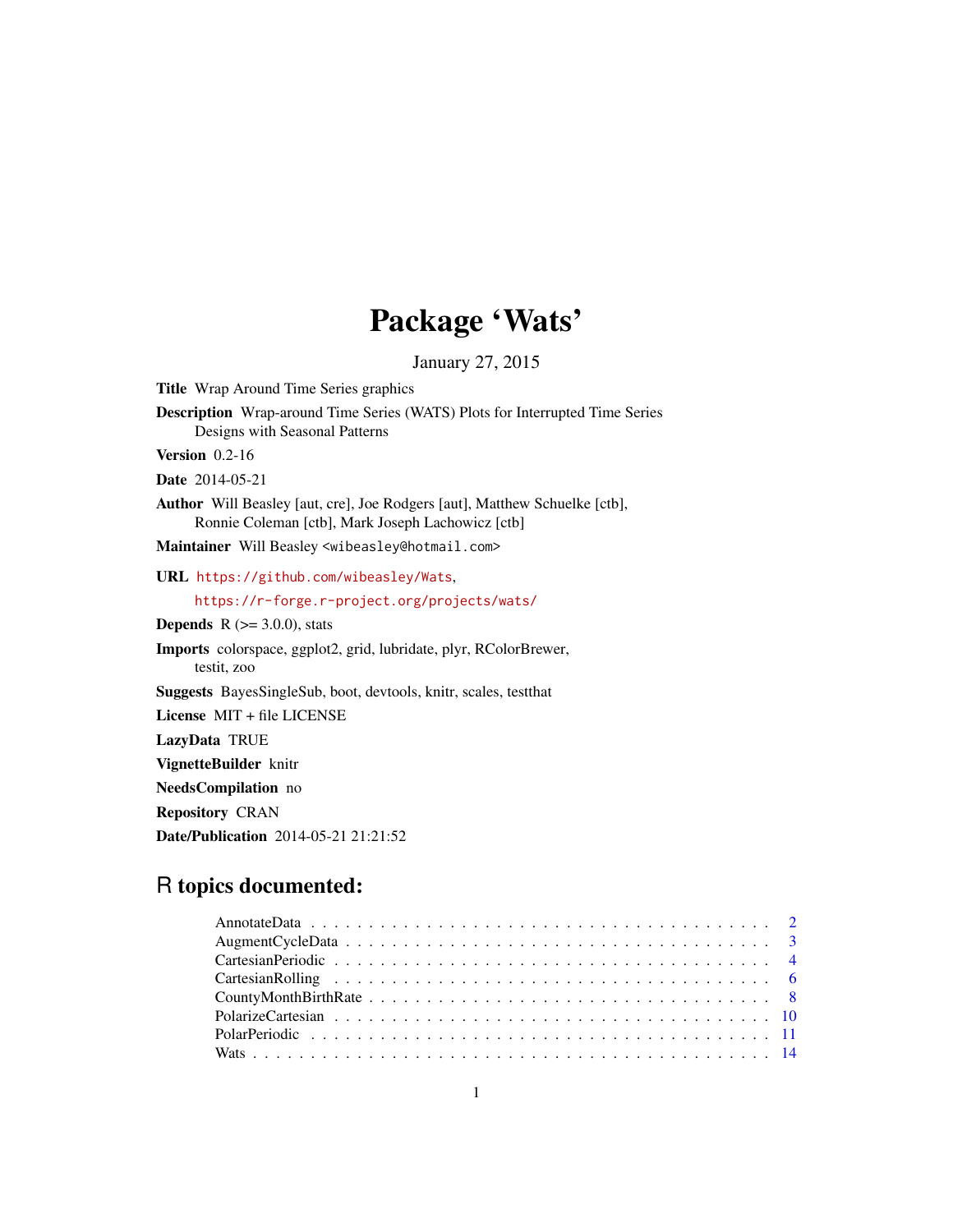#### <span id="page-1-0"></span>**Index** the contract of the contract of the contract of the contract of the contract of the contract of the contract of the contract of the contract of the contract of the contract of the contract of the contract of the co

# Description

Finds midpoints and bands for the within and between cycles. This the second of two functions that needs to be called to produce WATS Plots. AugmentZZZ is the first.

#### Usage

```
AnnotateData(dsLinear, dvName, centerFunction, spreadFunction,
  cycleTallyName = "CycleTally", stageIDName = "StageID",
  stageProgressName = "StageProgress",
  proportionThroughCycleName = "ProportionThroughCycle",
  proportionIDName = "ProportionID",
  terminalPointInCycleName = "TerminalPointInCycle")
```
# Arguments

| dsLinear                   | The data. frame to containing the detailed data.                                                                                                                                               |
|----------------------------|------------------------------------------------------------------------------------------------------------------------------------------------------------------------------------------------|
| dvName                     | The name of the dependent/criterion variable.                                                                                                                                                  |
|                            | centerFunction A function to calculate the center of a subsample.                                                                                                                              |
|                            | spreadFunction A function to calculate the bands of a subsample.                                                                                                                               |
|                            | cycleTallyName The variable name indicating how many cycles have been completed.                                                                                                               |
| stageIDName                | The variable name indicating the stage. In a typical interrupted time series, these<br>values are 1 before the interruption and 2 after.                                                       |
| stageProgressName          |                                                                                                                                                                                                |
|                            | The variable name indicating the stage in a decimal form. This is mostly for<br>internal uses.                                                                                                 |
| proportionThroughCycleName |                                                                                                                                                                                                |
|                            | The variable name indicating how far the point is through a cycle. For example,<br>0 degrees would be 0, 180 degrees would be 0.5, 359 degrees would be 0.9972,<br>and 360 degrees would be 0. |
| proportionIDName           |                                                                                                                                                                                                |
|                            | The variable name indicating the ordinal position through a cycle.                                                                                                                             |
| terminalPointInCycleName   |                                                                                                                                                                                                |
|                            | The variable name indicating the last point within a given cycle.                                                                                                                              |

# Value

Returns a data.frame with additional variables «Say what they are».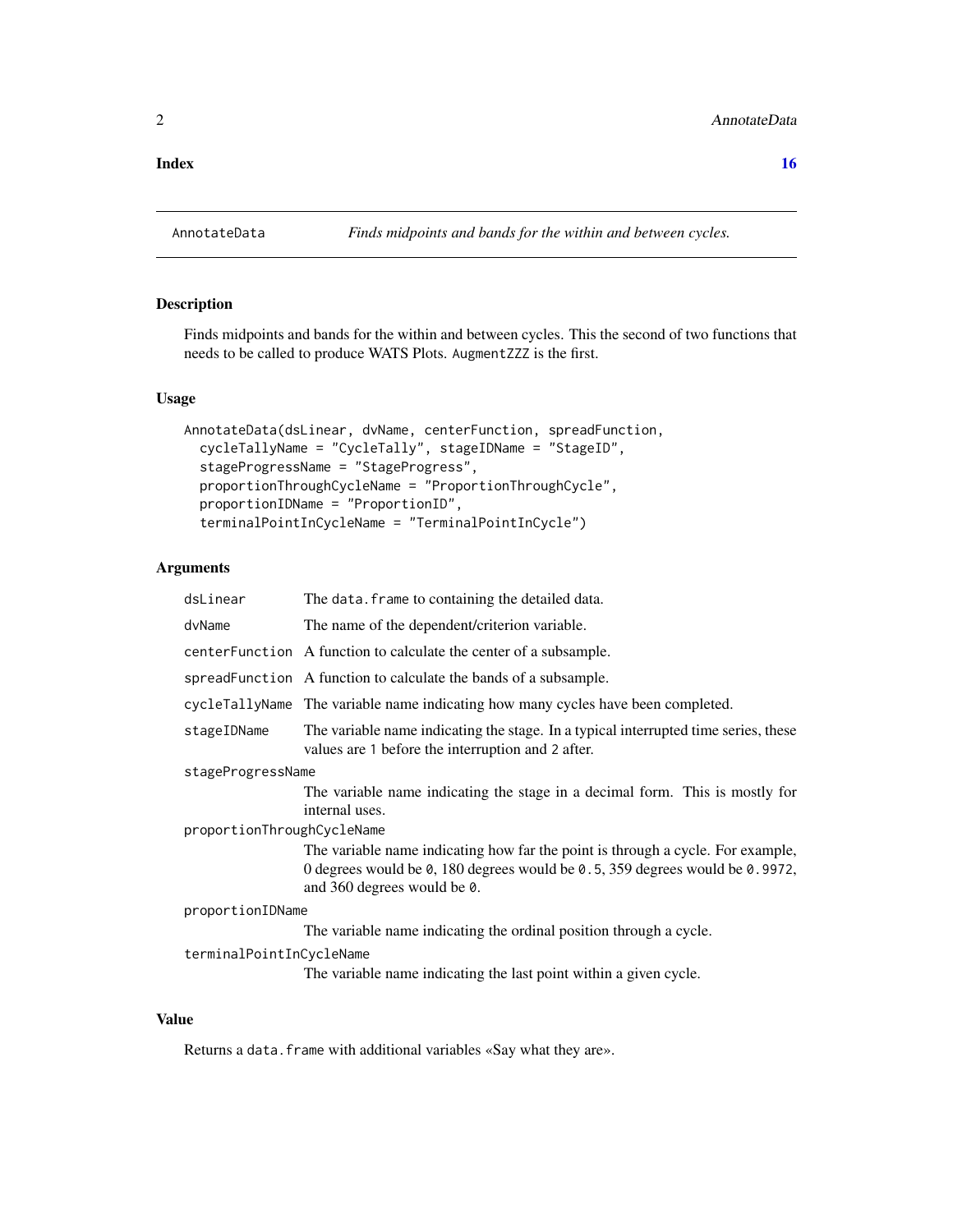# <span id="page-2-0"></span>AugmentCycleData 3

#### Examples

```
require(Wats)
dsLinear <- CountyMonthBirthRate2005Version
dsLinear <- dsLinear[dsLinear$CountyName=="oklahoma", ]
dsLinear <- AugmentYearDataWithMonthResolution(dsLinear=dsLinear, dateName="Date")
hSpread <- function( scores ) { return( quantile(x=scores, probs=c(.25, .75)) ) }
portfolio <- AnnotateData(
 dsLinear = dsLinear,
 dvName = "BirthRate",
 centerFunction = median,
 spreadFunction = hSpread
)
head(portfolio$dsStageCycle)
head(portfolio$dsLinear)
head(portfolio$dsPeriodic)
```
AugmentCycleData *Calculates variables necessary for WATS Plots*

# Description

Calculates variables necessary for WATS Plots. This the first of two functions that needs to be called to produce WATS Plots. AnnotateData is the second.

# Usage

```
AugmentYearDataWithMonthResolution( dsLinear, dateName, stageIDName )
AugmentYearDataWithSecondResolution( dsLinear, dateName, stageIDName )
```
#### **Arguments**

| dsLinear    | The data. Frame to containing the detailed data.                                                                                         |
|-------------|------------------------------------------------------------------------------------------------------------------------------------------|
| dateName    | The variable name in dsLinear containing the date or date time value.                                                                    |
| stageIDName | The variable name indicating the stage. In a typical interrupted time series, these<br>values are 1 before the interruption and 2 after. |

# Value

Returns a data.frame with additional variables: CycleTally, ProportionThroughCycle, ProportionID, and TerminalPointInCycle.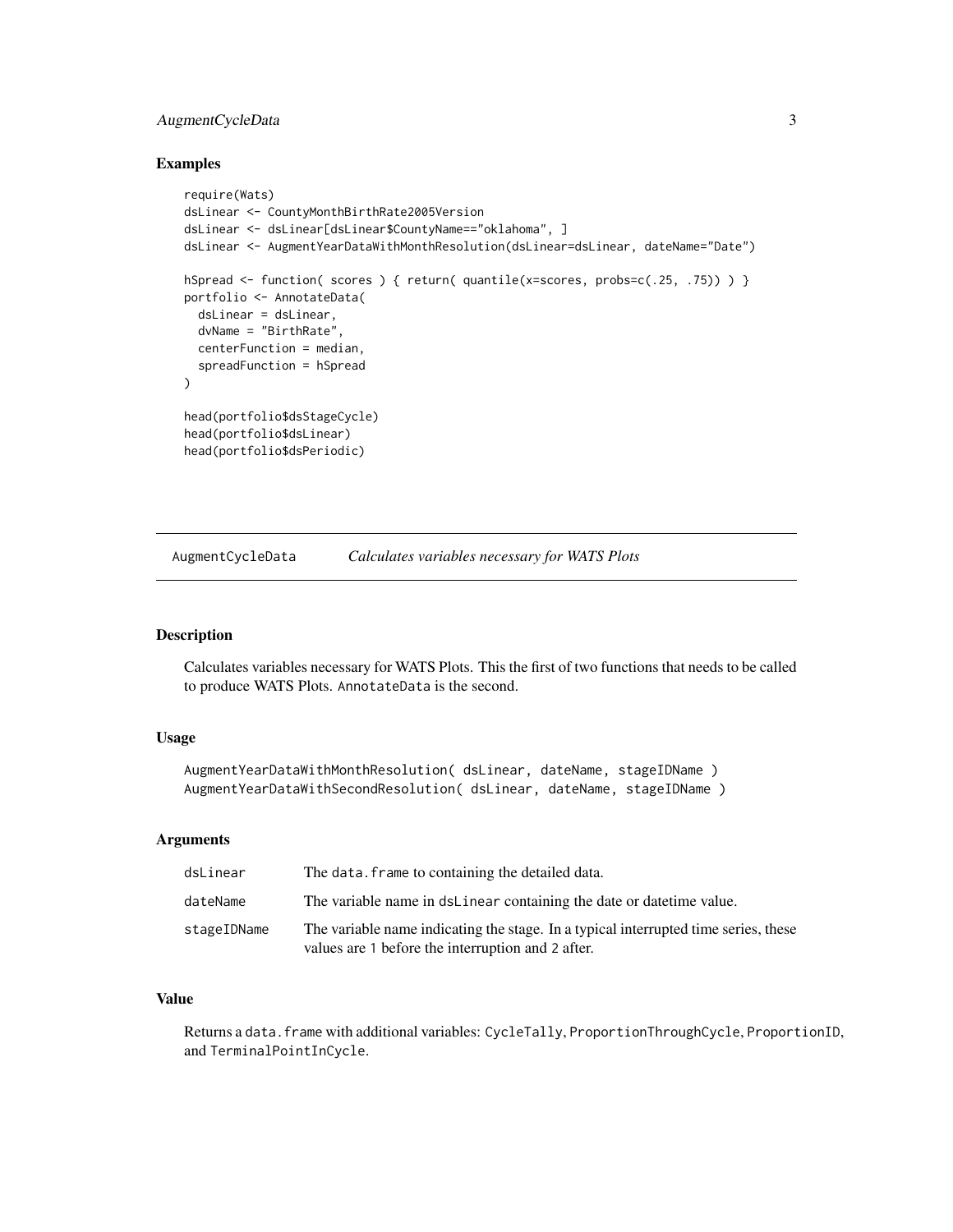# Examples

```
require(Wats)
dsLinear <- CountyMonthBirthRate2005Version
dsLinear <- dsLinear[dsLinear$CountyName=="oklahoma", ]
dsLinear <- AugmentYearDataWithMonthResolution(dsLinear=dsLinear, dateName="Date")
head(dsLinear)
```
CartesianPeriodic *Linear Plot with Periodic Elements*

# Description

Shows the interrupted time series in Cartesian coordinates and its a periodic/cyclic components.

# Usage

```
CartesianPeriodic(dsLinear, dsPeriodic, xName, yName, stageIDName,
  periodicLowerName = "PositionLower", periodicUpperName = "PositionUpper",
  paletteDark = NULL, paletteLight = NULL, changePoints = NULL,
  changePointLabels = NULL, drawPeriodicBand = TRUE, jaggedPointSize = 2,
  jaggedLineSize = 0.5, bandAlphaDark = 0.4, bandAlphaLight = 0.15,
  changeLineAlpha = 0.5, changeLineSize = 3, title = NULL,
  xTitle = NULL, yTitle = NULL)
```

| dsLinear          | The data. frame to containing the simple linear data. There should be one<br>record per observation.                                                                                                                    |
|-------------------|-------------------------------------------------------------------------------------------------------------------------------------------------------------------------------------------------------------------------|
| dsPeriodic        | The data. frame to containing the reoccurring/periodic bands. There should be<br>one record per observation per stage. If there are three stages, this data. frame<br>should have three times as many rows as dsLinear. |
| xName             | The variable name containing the date.                                                                                                                                                                                  |
| yName             | The variable name containing the dependent/criterion variable.                                                                                                                                                          |
| stageIDName       | The variable name indicating which stage the record belongs to. For example,<br>before the first interruption, the StageID is 1, and is 2 afterwards.                                                                   |
| periodicLowerName |                                                                                                                                                                                                                         |
|                   | The variable name showing the lower bound of a stage's periodic estimate.                                                                                                                                               |
| periodicUpperName |                                                                                                                                                                                                                         |
|                   | The variable name showing the upper bound of a stage's periodic estimate.                                                                                                                                               |
| paletteDark       | A vector of colors used for the dark/heavy graphical elements. The vector should<br>have one color for each StageID value. If no vector is specified, a default will<br>be chosen, based on the number of stages.       |
| paletteLight      | A vector of colors used for the light graphical elements. The vector should have<br>one color for each StageID value. If no vector is specified, a default will be<br>chosen, based on the number of stages.            |

<span id="page-3-0"></span>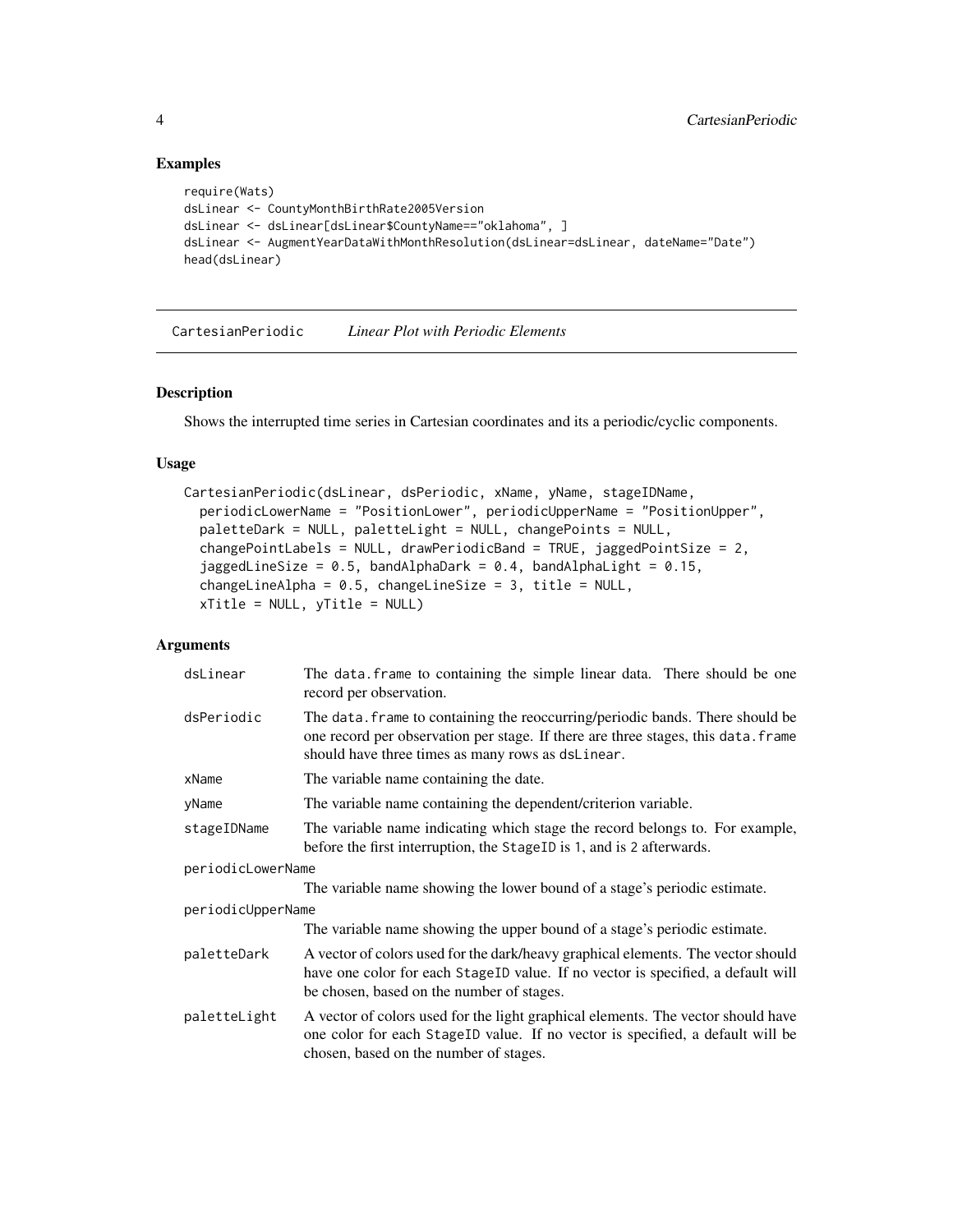| changePoints      | A vector of values indicate the interruptions between stages. It typically works                                                      |
|-------------------|---------------------------------------------------------------------------------------------------------------------------------------|
|                   | best as a Date or a POSIX ct class.                                                                                                   |
| changePointLabels |                                                                                                                                       |
|                   | The text plotted above each interruption.                                                                                             |
| drawPeriodicBand  |                                                                                                                                       |
|                   | A boolean value indicating if the bands should be plotted (whose values are take<br>from the periodicLowerName and periodicUpperName. |
| jaggedPointSize   |                                                                                                                                       |
|                   | The size of the observed data points.                                                                                                 |
|                   | jaggedLineSize The size of the line connecting the observed data points.                                                              |
|                   | bandAlphaDark The amount of transparency of the band appropriate for a stage's $x$ values.                                            |
|                   | bandAlphaLight The amount of transparency of the band comparison stages for a given x value.                                          |
| changeLineAlpha   |                                                                                                                                       |
|                   | The amount of transparency marking each interruption.                                                                                 |
|                   | changeLineSize The width of a line marking an interruption.                                                                           |
| title             | The string describing the plot.                                                                                                       |
| xTitle            | The string describing the $x$ -axis.                                                                                                  |
| vTitle            | The string describing the y-axis.                                                                                                     |

# Value

Returns a ggplot2 graphing object

### Examples

```
require(Wats) #Load the package
changeMonth <- base::as.Date("1996-02-15")
dsLinear <- CountyMonthBirthRate2005Version
dsLinear <- dsLinear[dsLinear$CountyName=="oklahoma", ]
dsLinear <- AugmentYearDataWithMonthResolution(dsLinear=dsLinear, dateName="Date")
hSpread <- function( scores ) { return( quantile(x=scores, probs=c(.25, .75)) ) }
portfolio <- AnnotateData(
   dsLinear,
   dvName = "BirthRate",
   centerFunction = median,
    spreadFunction = hSpread
\mathcal{L}CartesianPeriodic(
  portfolio$dsLinear,
  portfolio$dsPeriodic,
  xName = "Date",
  yName = "BirthRate",
  stageIDName = "StageID",
  changePoints = changeMonth,
  changePointLabels = "Bombing Effect"
)
```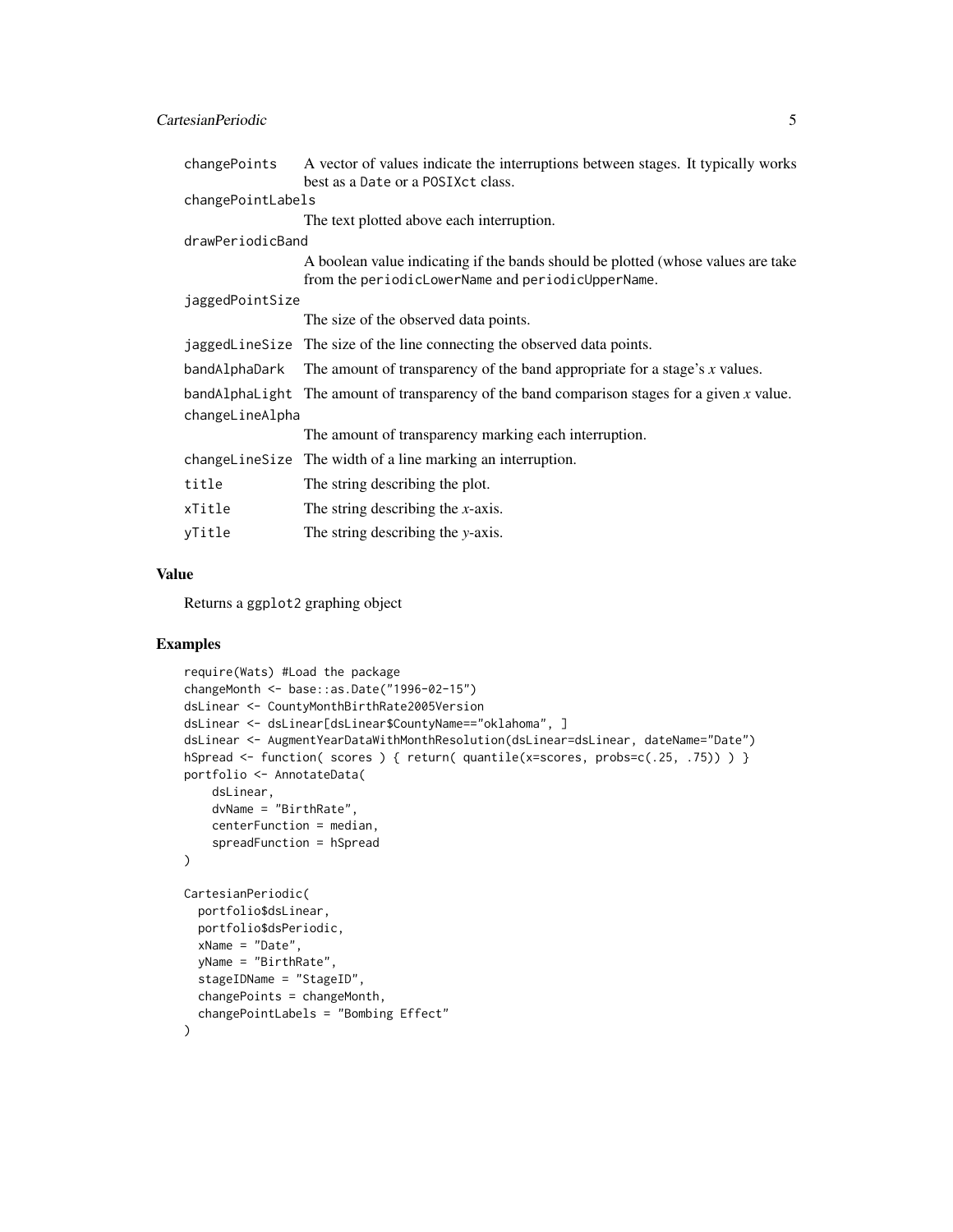#### <span id="page-5-0"></span>Description

Shows the interrupted time series in Cartesian coordinates without a periodic/cyclic components.

#### Usage

```
CartesianRolling(dsLinear, xName, yName, stageIDName,
  rollingLowerName = "RollingLower", rollingCenterName = "RollingCenter",
  rollingUpperName = "RollingUpper", paletteDark = NULL,
 paletteLight = NULL, colorSparse = grDevices::adjustcolor("tan1", 0.5),
  changePoints = NULL, changePointLabels = NULL, drawJaggedLine = TRUE,
  drawRollingLine = TRUE, drawRollingBand = TRUE,
  drawSparseLineAndPoints = TRUE, jaggedPointSize = 2,
  jaggedLineSize = 0.5, rollingLineSize = 1, sparsePointSize = 4,
  sparseLineSize = 0.5, bandAlpha = 0.4, changeLineAlpha = 0.5,
  changeLineSize = 3, title = NULL, xTitle = NULL, yTitle = NULL)
```

| dsLinear          | The data. frame to containing the data.                                                                                                                                                                           |
|-------------------|-------------------------------------------------------------------------------------------------------------------------------------------------------------------------------------------------------------------|
| xName             | The variable name containing the date.                                                                                                                                                                            |
| yName             | The variable name containing the dependent/criterion variable.                                                                                                                                                    |
| stageIDName       | The variable name indicating which stage the record belongs to. For example,<br>before the first interruption, the StageID is 1, and is 2 afterwards.                                                             |
| rollingLowerName  |                                                                                                                                                                                                                   |
|                   | The variable name showing the lower bound of the rolling estimate.                                                                                                                                                |
| rollingCenterName |                                                                                                                                                                                                                   |
|                   | The variable name showing the rolling estimate.                                                                                                                                                                   |
| rollingUpperName  |                                                                                                                                                                                                                   |
|                   | The variable name showing the upper bound of the rolling estimate.                                                                                                                                                |
| paletteDark       | A vector of colors used for the dark/heavy graphical elements. The vector should<br>have one color for each StageID value. If no vector is specified, a default will<br>be chosen, based on the number of stages. |
| paletteLight      | A vector of colors used for the light graphical elements. The vector should have<br>one color for each StageID value. If no vector is specified, a default will be<br>chosen, based on the number of stages.      |
| colorSparse       | The color of the 'slowest' trend line, which plots only one value per cycle.                                                                                                                                      |
| changePoints      | A vector of values indicate the interruptions between stages. It typically works<br>best as a Date or a POSIXct class.                                                                                            |
| changePointLabels |                                                                                                                                                                                                                   |
|                   | The text plotted above each interruption.                                                                                                                                                                         |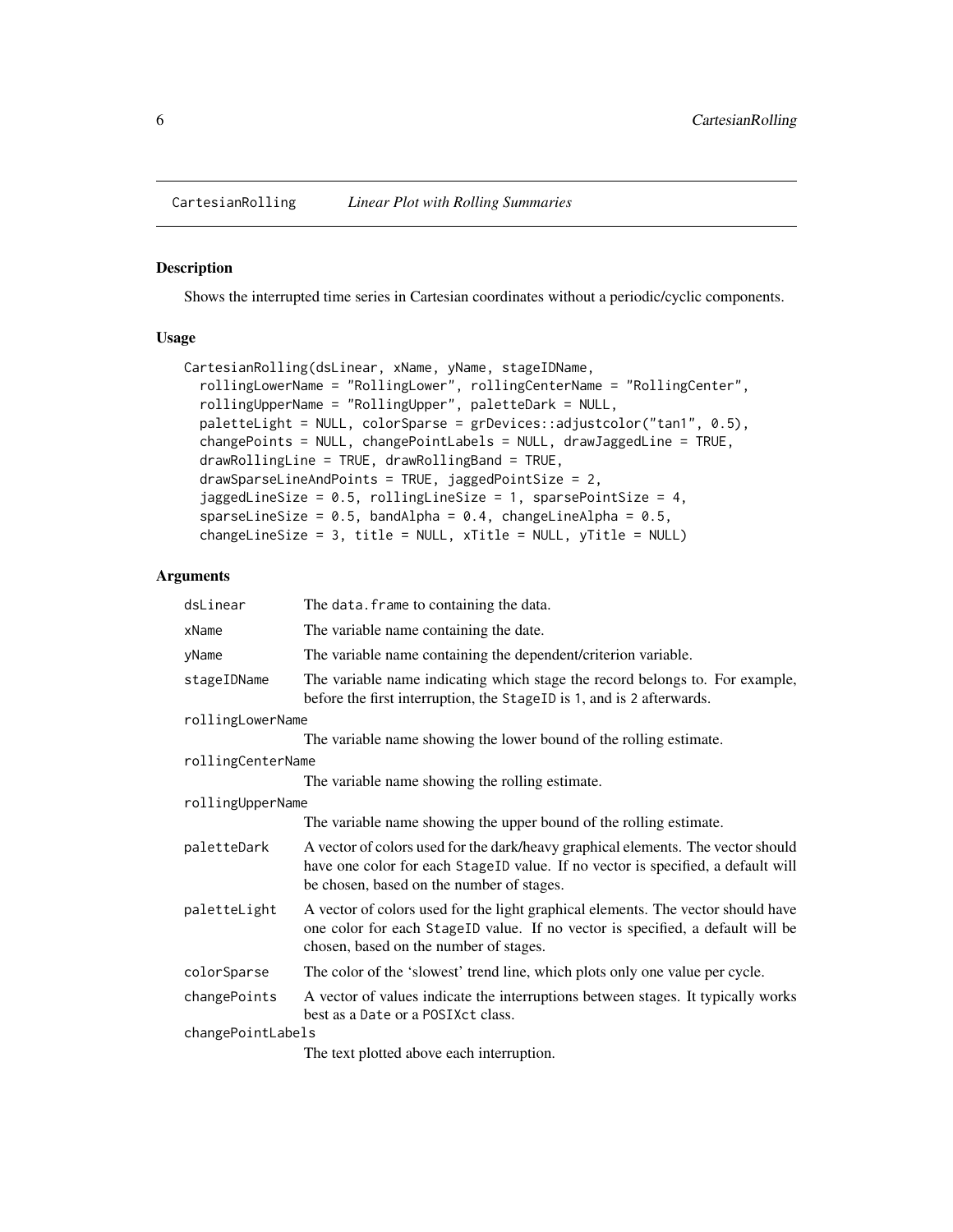| drawJaggedLine A boolean value indicating if a line should be plotted that connects the observed<br>data points.                                                      |  |
|-----------------------------------------------------------------------------------------------------------------------------------------------------------------------|--|
| drawRollingLine                                                                                                                                                       |  |
| A boolean value indicating if a line should be plotted that connects the rolling<br>estimates specified by rollingCenterName.                                         |  |
| drawRollingBand                                                                                                                                                       |  |
| A boolean value indicating if a band should be plotted that envelopes the rolling<br>estimates (whose values are take from the rollingLowerName and rollingUpperName. |  |
| drawSparseLineAndPoints                                                                                                                                               |  |
| A boolean value indicating if the sparse line and points should be plotted.                                                                                           |  |
| jaggedPointSize                                                                                                                                                       |  |
| The size of the observed data points.                                                                                                                                 |  |
| jaggedLineSize The size of the line connecting the observed data points.                                                                                              |  |
| rollingLineSize                                                                                                                                                       |  |
| The size of the line connecting the rolling estimates.                                                                                                                |  |
| sparsePointSize                                                                                                                                                       |  |
| The size of the sparse estimates.                                                                                                                                     |  |
| sparseline Size The size of the line connecting the sparse estimates.                                                                                                 |  |
| The amount of transparency of the rolling estimate band.                                                                                                              |  |
| changeLineAlpha                                                                                                                                                       |  |
| The amount of transparency marking each interruption.                                                                                                                 |  |
| The width of a line marking an interruption.                                                                                                                          |  |
| The string describing the plot.                                                                                                                                       |  |
| The string describing the $x$ -axis.                                                                                                                                  |  |
| The string describing the y-axis.                                                                                                                                     |  |
|                                                                                                                                                                       |  |

# Value

Returns a ggplot2 graphing object

# Examples

```
require(Wats) #Load the package
changeMonth <- base::as.Date("1996-02-15")
dsLinear <- CountyMonthBirthRate2005Version
dsLinear <- dsLinear[dsLinear$CountyName=="oklahoma", ]
dsLinear <- AugmentYearDataWithMonthResolution(dsLinear=dsLinear, dateName="Date")
hSpread <- function( scores ) { return( quantile(x=scores, probs=c(.25, .75)) ) }
portfolio <- AnnotateData(
   dsLinear,
   dvName = "BirthRate",
   centerFunction = median,
    spreadFunction = hSpread
)
CartesianRolling(
   portfolio$dsLinear,
```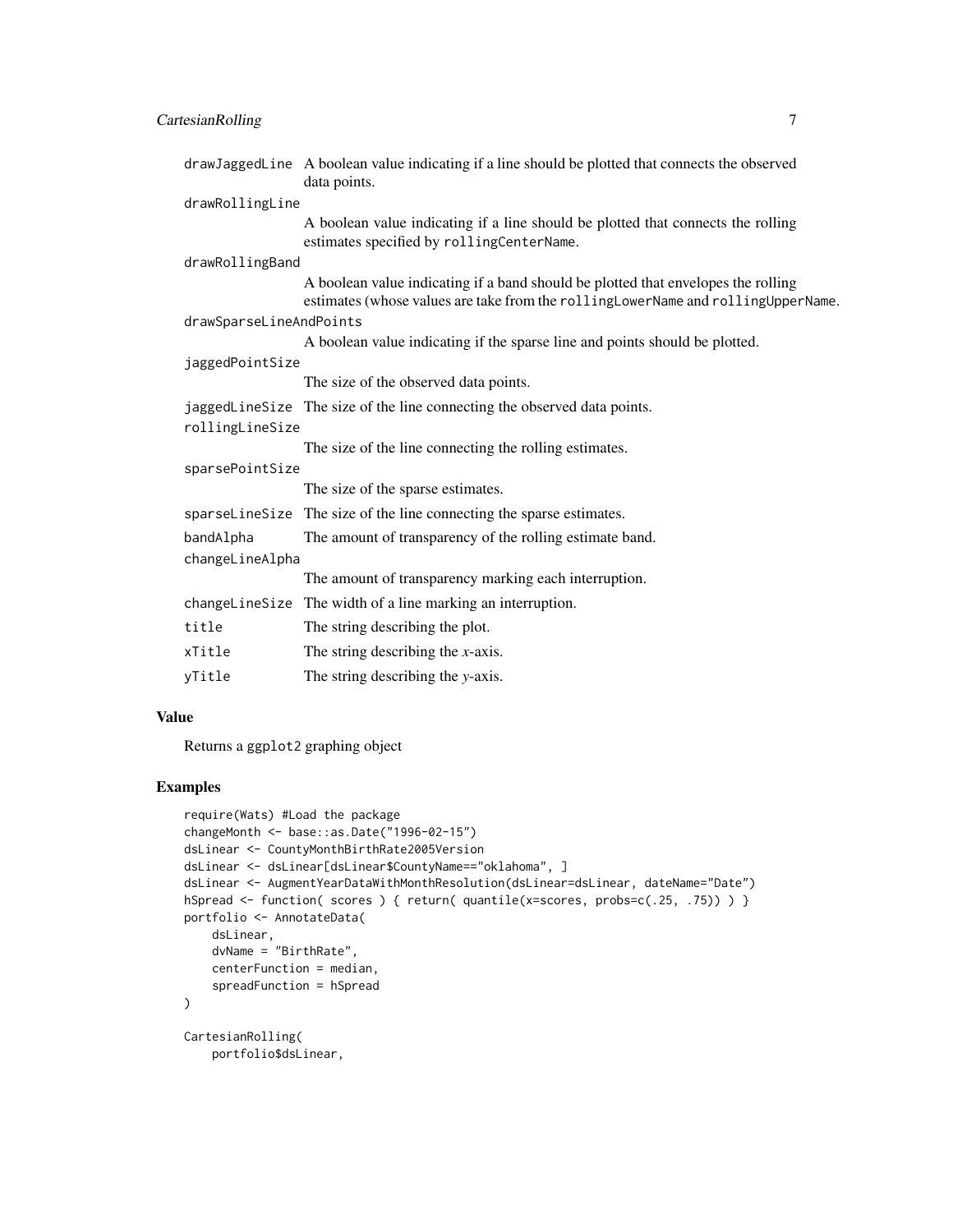```
xName = "Date",
    yName = "BirthRate",
    stageIDName = "StageID",
    changePoints = changeMonth,
    changePointLabels = "Bombing Effect"
)
```
CountyMonthBirthRate *Monthly Growth Fertility Rates (GFR) for 12 urban Oklahoma counties*

#### Description

Monthly Growth Fertility Rates (GFR) for 12 urban counties in Oklahoma between January 1990 and December 1999. The GFR is defined as the number of births divided by the number of females (ages 15-44), multiplied by 1,000.

There are two datasets in this package that are almost identical. The 2014 version is better suited for substantive researchers in the areas of fertility and traumatic cultural events. The 2005 version recreates the 2005 article and, therefore is better suited for the graphical aims of the 2014 manuscript.

The difference is that the 2005 version uses constant estimate for a county population –specifically the US Census 1990 estimates. The 2014 version uses different estimates for each month –specificallly the US intercensal annual estimates, with linear interpolation for February through December of each year.

#### Format

A data frame with 1,440 observations on the following 11 variables.

Fips The county's 5-digit value according to the *F*ederal *I*nformation *P*rocessing *S*tandards. integer

CountyName The lower case name of the county. character

Year The year of the record, ranging from 1990 to 1999. integer

Month The month of the record, ranging from 1 to 12. integer

Fecund Population The number of females in the county, ages of 15 to 44. numeric

BirthCount The number of births in a county for the given month. integer

Date The year and month of the record, with a date of the 15th. Centering the date within the month makes the value a little more representative and the graphs a little easier. date

DaysInMonth The number of days in the specific month. integer

DaysInYear The number of days in the specific years integer

StageID The 'Stage' of the month. The pre-bombing records are '1' (accounting for 9 months of gestation); the post-bombing months are '2'. integer

BirthRate The Growth Fertility Rate (GFR). numeric

<span id="page-7-0"></span>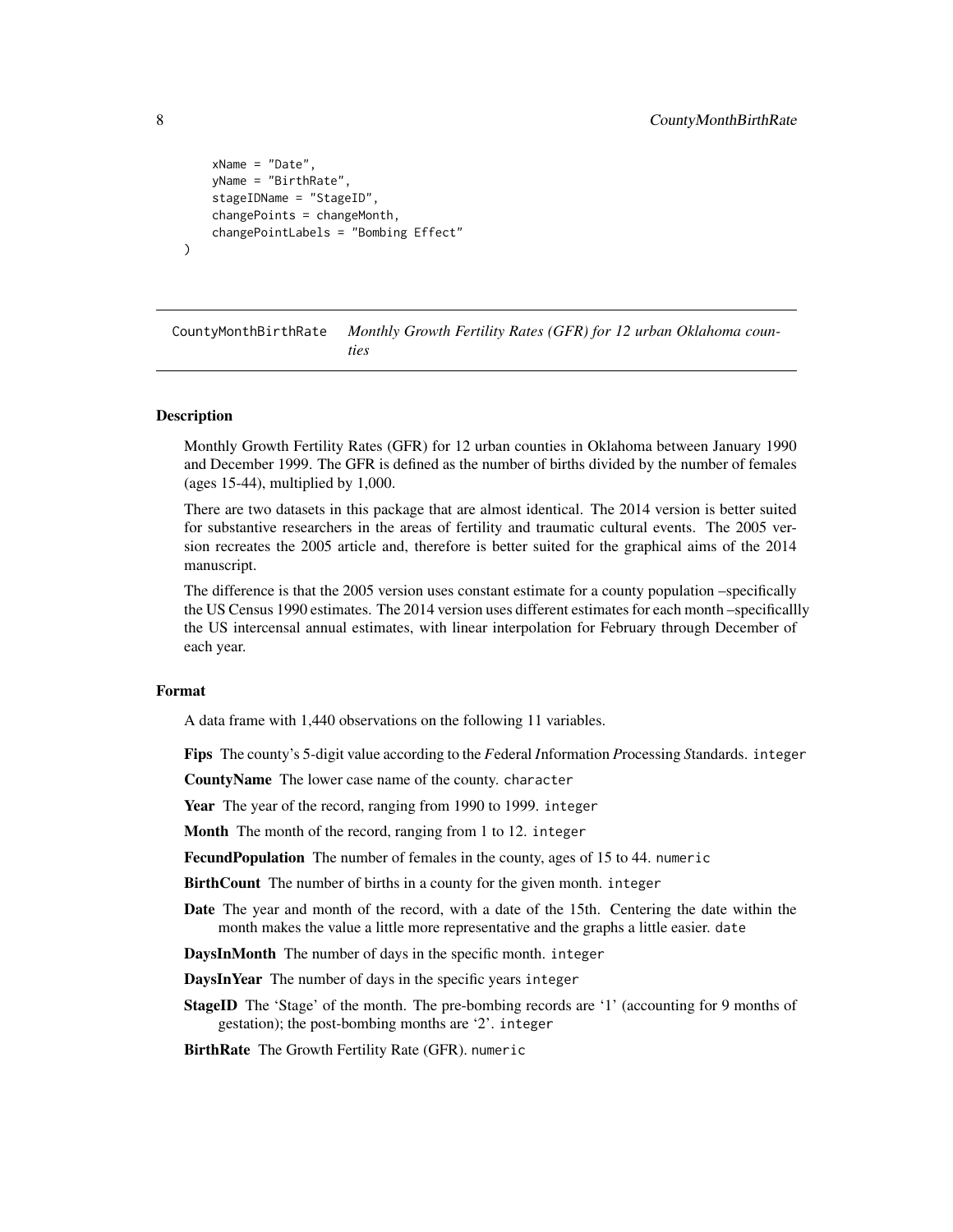# Details

«Joe, can you please finish/edit this sentence?» The monthly birth counts were copied from county records by Ronnie Coleman during the summer of 2001 from state vital statistics records. It was collected for [Rodgers, St. John, & Coleman \(2005\).](http://www.ncbi.nlm.nih.gov/pubmed/16463916)

The US Census' intercensal estimates are used for the January values of FecundPopluation. Values for February-December are interpolated using [approx](http://stat.ethz.ch/R-manual/R-devel/library/stats/html/approxfun.html).

The datasets were manipulated to produce this data frame by the two R files [IsolateCensusPops-](https://github.com/wibeasley/Wats/blob/master/UtilityScripts/IsolateCensusPopsForGfr.R)[ForGfr.R](https://github.com/wibeasley/Wats/blob/master/UtilityScripts/IsolateCensusPopsForGfr.R) and [CalculateGfr.R.](https://github.com/wibeasley/Wats/blob/master/UtilityScripts/CalculateGfr.R)

#### Author(s)

Will Beasley

#### References

Rodgers, J. L., St. John, C. A. & Coleman R. (2005). [Did Fertility Go Up after the Oklahoma City](http://www.ncbi.nlm.nih.gov/pubmed/16463916) [Bombing? An Analysis of Births in Metropolitan Counties in Oklahoma, 1990-1999.](http://www.ncbi.nlm.nih.gov/pubmed/16463916) *Demography, 42*, 675-692.

[Intercensal estimates for 199x.](http://www.census.gov/popest/data/intercensal/st-co/characteristics.html)

[Intercensal estimates for 200x.](http://www.census.gov/popest/data/intercensal/county/county2010.html)

#### Examples

require(ggplot2)

```
##2005 Version (see description above)
ds2005 <- CountyMonthBirthRate2005Version
ggplot(ds2005, aes(x=Date, y=BirthRate, color=factor(Fips))) +
geom_line() +
labs(title="County Fertility - Longitudinal")
```

```
ggplot(ds2005, aes(x=BirthRate, color=factor(Fips))) +
geom_density() +
labs(title="Distributions of County Fertility")
```

```
##2014 Version (see description above)
ds2014 <- CountyMonthBirthRate2014Version
ggplot(ds2014, aes(x=Date, y=BirthRate, color=factor(Fips))) +
geom_line() +
labs(title="County Fertility - Longitudinal")
```

```
ggplot(ds2014, aes(x=BirthRate, color=factor(Fips))) +
geom_density() +
labs(title="Distributions of County Fertility")
```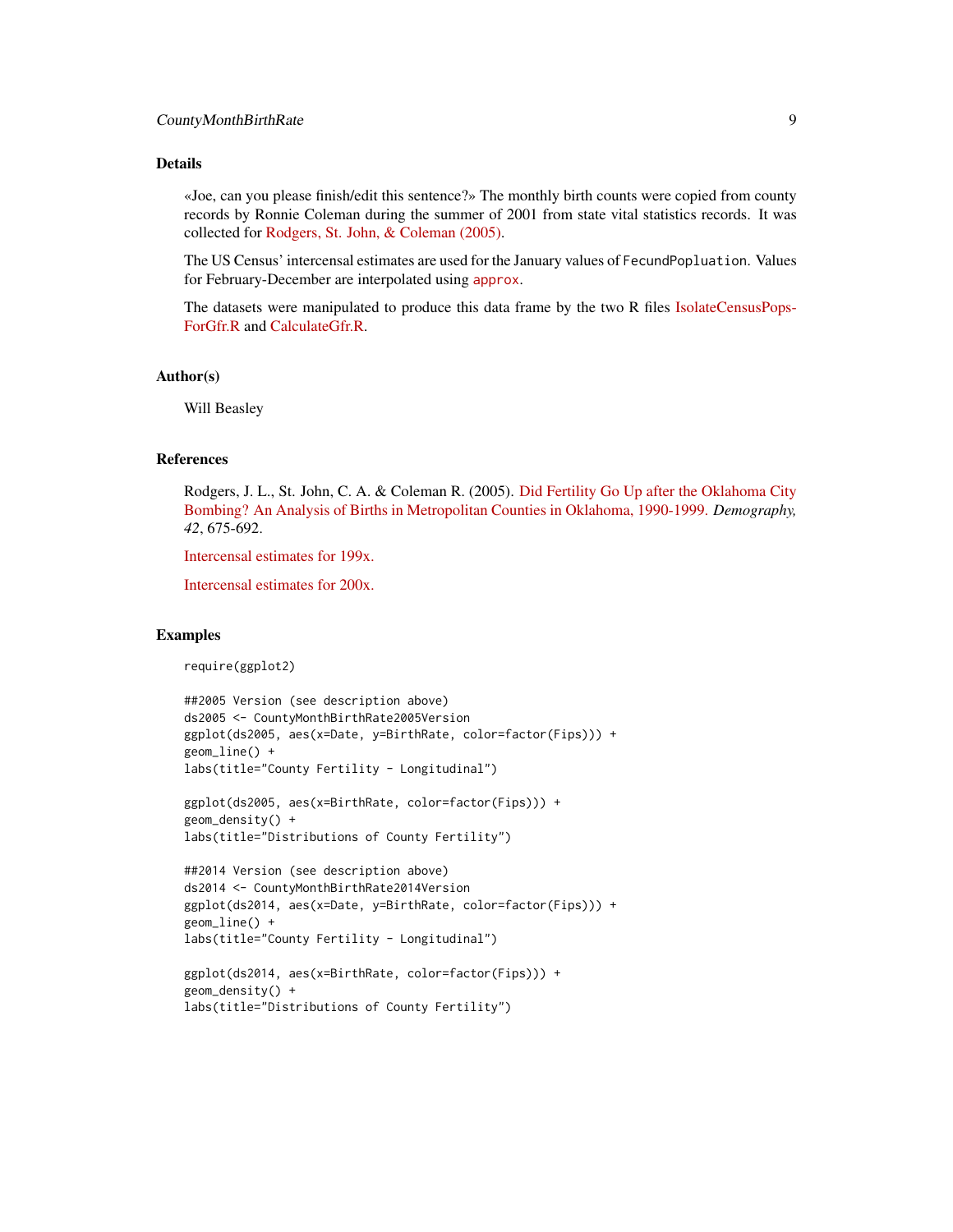<span id="page-9-0"></span>

# Description

Three operations are performed. First, within each stage, the first row is repeated at the end, to close the loop. Second, multiple points are interpolated (still in a Cartesian coordinates) so that the polar graph doesn't have sharp edges. These sharp edges would be artifacts of the conversion, and not reflect the observed data. Third, the Cartesian points are coverted to polar coordinates.

#### Usage

```
PolarizeCartesian(dsLinear, dsStageCycle, yName, stageIDName,
  cycleTallyName = "CycleTally",
  proportionThroughCycleName = "ProportionThroughCycle",
 periodicLowerName = "PositionLower",
  periodicCenterName = "PositionCenter",
 periodicUpperName = "PositionUpper", plottedPointCountPerCycle = 120,
 graphFloor = min(base::pretty(x = dsLinear[, yName]))
```

| dsLinear                   | The data frame to containing the simple linear data. There should be one<br>record per observation.                                                                                                                     |
|----------------------------|-------------------------------------------------------------------------------------------------------------------------------------------------------------------------------------------------------------------------|
| dsStageCycle               | The data. frame to containing the reoccurring/periodic bands. There should be<br>one record per observation per stage. If there are three stages, this data. frame<br>should have three times as many rows as dsLinear. |
| yName                      | The variable name containing the dependent/criterion variable.                                                                                                                                                          |
| stageIDName                | The variable name indicating which stage the record belongs to. For example,<br>before the first interruption, the StageID is 1, and is 2 afterwards.                                                                   |
|                            | cycleTallyName The variable name indicating how many <i>complete</i> cycles have occurred at that<br>observation.                                                                                                       |
| proportionThroughCycleName |                                                                                                                                                                                                                         |
|                            | The variable name showing how far through a cycle the observation (or summa-<br>rized observations) occurred.                                                                                                           |
| periodicLowerName          |                                                                                                                                                                                                                         |
|                            | The variable name showing the lower bound of a stage's periodic estimate.                                                                                                                                               |
| periodicCenterName         |                                                                                                                                                                                                                         |
|                            | The variable name showing the center estimate of a stage's periodic estimate.                                                                                                                                           |
| periodicUpperName          |                                                                                                                                                                                                                         |
|                            | The variable name showing the upper bound of a stage's periodic estimate.                                                                                                                                               |
| plottedPointCountPerCycle  |                                                                                                                                                                                                                         |
|                            | The number of points that are plotted per cycle. If the polar graph has 'sharp'<br>corners', then increase this value.                                                                                                  |
| graphFloor                 | The value of the criterion/dependent variable at the center of the polar plot.                                                                                                                                          |
|                            |                                                                                                                                                                                                                         |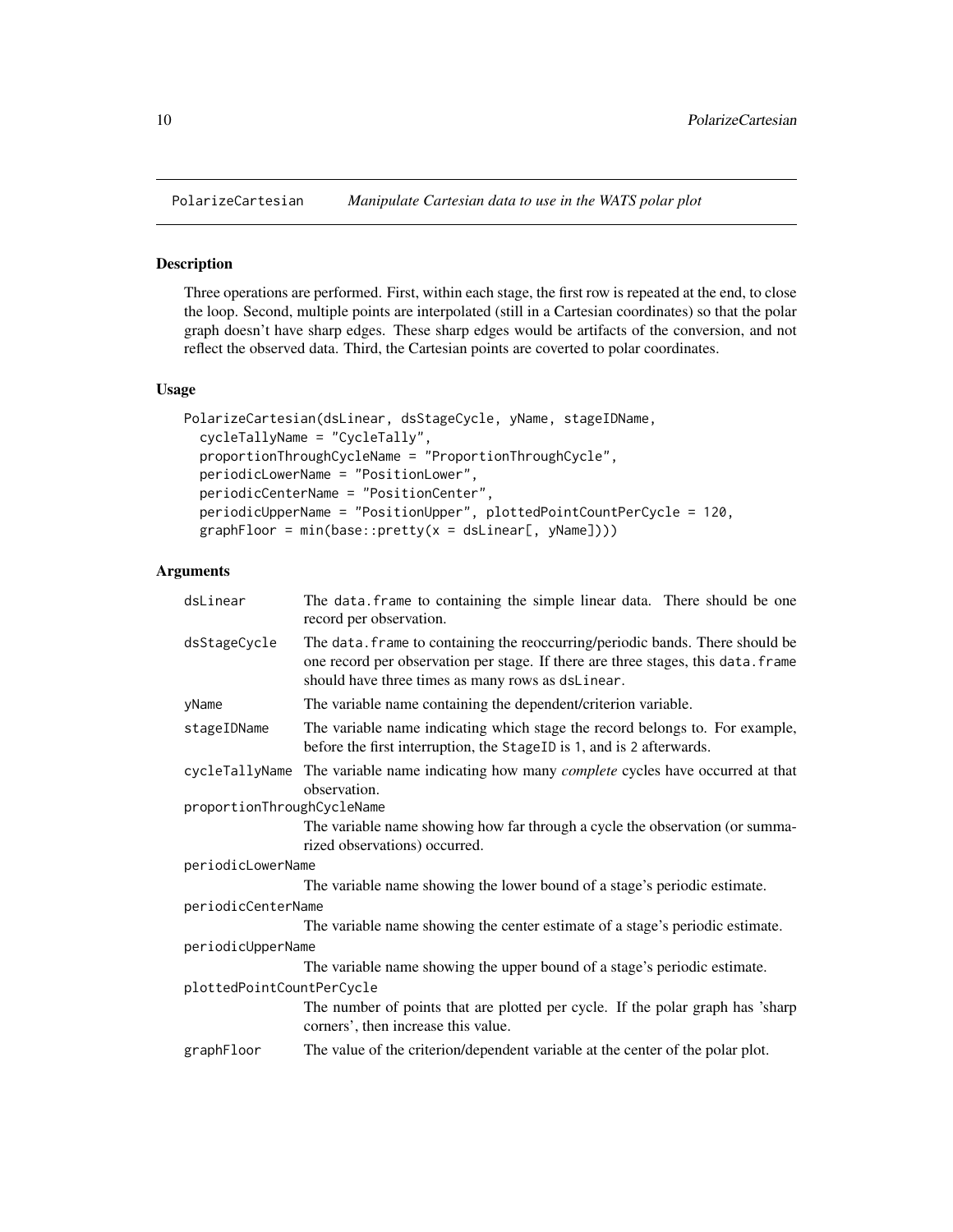#### <span id="page-10-0"></span>PolarPeriodic 11

### Value

Returns a data.frame.

#### Examples

```
require(Wats)
dsLinear <- CountyMonthBirthRate2005Version
dsLinear <- dsLinear[dsLinear$CountyName=="oklahoma", ]
dsLinear <- AugmentYearDataWithMonthResolution(dsLinear=dsLinear, dateName="Date")
hSpread \le function( scores ) { return( quantile(x=scores, probs=c(.25, .75)) ) }
portfolio <- AnnotateData(
 dsLinear = dsLinear,
 dvName = "BirthRate",
 centerFunction = median,
 spreadFunction = hSpread
\lambdarm(dsLinear)
polarized <- PolarizeCartesian(
 dsLinear = portfolio$dsLinear,
 dsStageCycle = portfolio$dsStageCycle,
 yName = "BirthRate",
 stageIDName = "StageID"
)
require(ggplot2)
ggplot(polarized$dsStageCyclePolar, aes(color=factor(StageID))) +
 geom_path(aes(x=PolarLowerX, y=PolarLowerY), linetype=2) +
 geom_path(aes(x=PolarCenterX, y=PolarCenterY), size=2) +
 geom_path(aes(x=PolarUpperX, y=PolarUpperY), linetype=2) +
 geom_path(aes(x=ObservedX, y=ObservedY), data=polarized$dsObservedPolar) +
 coord_fixed(ratio=1) +
 guides(color=FALSE)
```
PolarPeriodic *Polar Plot with Periodic Elements*

#### **Description**

Shows the interrupted time series in Cartesian coordinates and its a periodic/cyclic components.

#### Usage

```
PolarPeriodic(dsLinear, dsStageCyclePolar, xName, yName, stageIDName,
  periodicLowerName = "PositionLower", periodicUpperName = "PositionUpper",
 paletteDark = NULL, paletteLight = NULL, changePoints = NULL,
  changePointLabels = NULL, drawObservedLine = TRUE,
  drawPeriodicBand = TRUE, drawStageLabels = FALSE,
```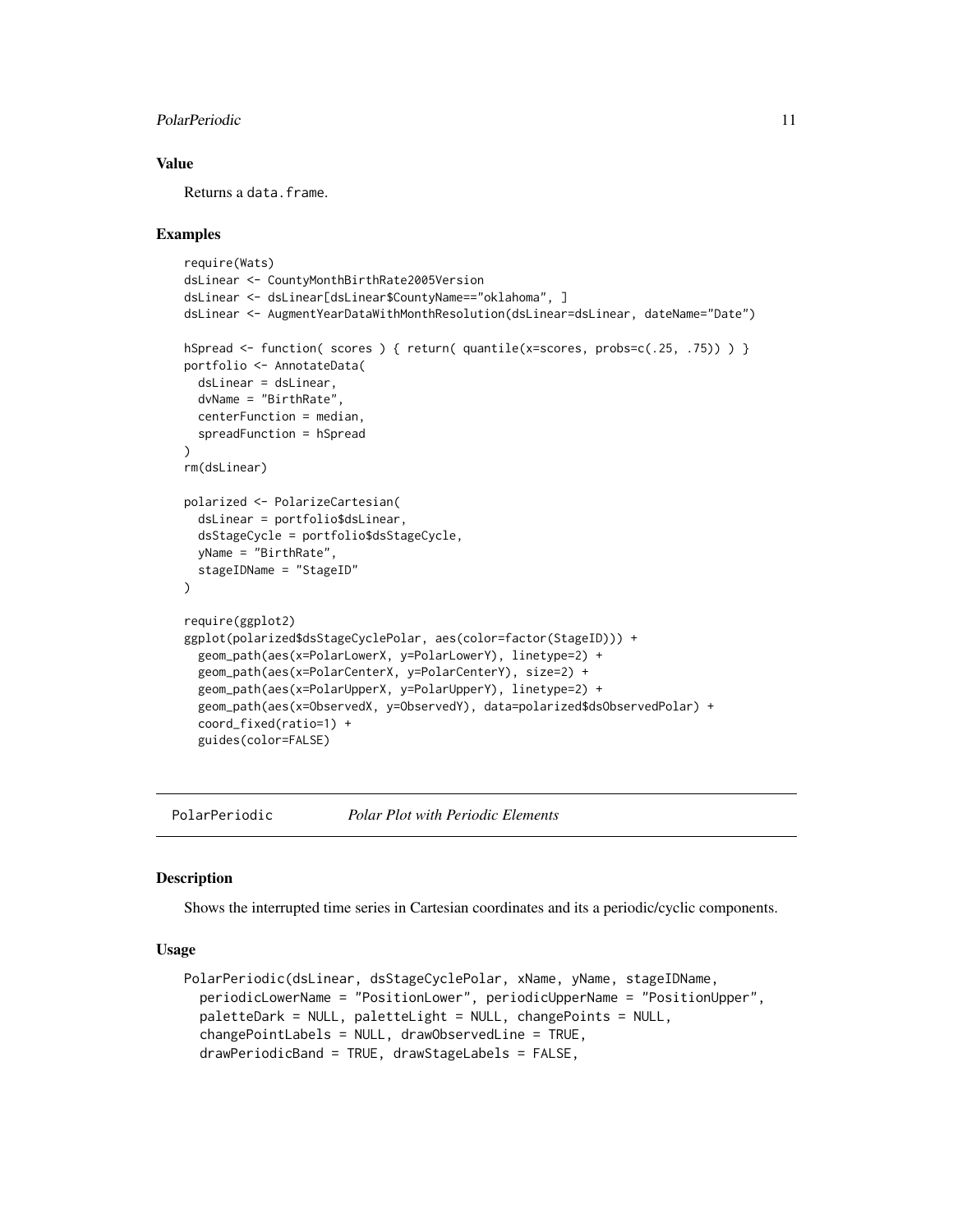```
drawRadiusLabels = FALSE, jaggedPointSize = 2, jaggedLineSize = 1,
bandAlphaDark = 0.4, bandAlphaLight = 0.15, colorLabels = "gray50",
colorGridlines = "gray80", labelColor = "orange3",
changeLineAlpha = 0.5, changeLineSize = 3,
tickLocations = base::pretry(x = dsLinear[, yName]),graphFloor = min(tickLocations), graphCeiling = max(tickLocations),
cardinalLabels = NULL, originLabel = paste0("The origin represents ",
graphFloor, ";\nthe perimeter represents ", graphCeiling, "."),
plotMargins = c(3.5, 2, 0.5, 2))
```

| dsLinear          | The data. frame to containing the simple linear data. There should be one<br>record per observation.                                                                                                              |
|-------------------|-------------------------------------------------------------------------------------------------------------------------------------------------------------------------------------------------------------------|
| dsStageCyclePolar |                                                                                                                                                                                                                   |
|                   | The data. frame to containing the bands for a single period. There should be<br>one record per theta per stage. If there are three stages, this data. frame should<br>have three times as many rows as dsLinear.  |
| xName             | The variable name containing the date.                                                                                                                                                                            |
| yName             | The variable name containing the dependent/criterion variable.                                                                                                                                                    |
| stageIDName       | The variable name indicating which stage the record belongs to. For example,<br>before the first interruption, the StageID is 1, and is 2 afterwards. #                                                           |
| periodicLowerName |                                                                                                                                                                                                                   |
|                   | The variable name showing the lower bound of a stage's periodic estimate. #                                                                                                                                       |
| periodicUpperName |                                                                                                                                                                                                                   |
|                   | The variable name showing the upper bound of a stage's periodic estimate.                                                                                                                                         |
| paletteDark       | A vector of colors used for the dark/heavy graphical elements. The vector should<br>have one color for each StageID value. If no vector is specified, a default will<br>be chosen, based on the number of stages. |
| paletteLight      | A vector of colors used for the light graphical elements. The vector should have<br>one color for each StageID value. If no vector is specified, a default will be<br>chosen, based on the number of stages.      |
| changePoints      | A vector of values indicate the interruptions between stages. It typically works<br>best as a Date or a POSIX ct class.                                                                                           |
| changePointLabels |                                                                                                                                                                                                                   |
|                   | The text plotted above each interruption.                                                                                                                                                                         |
| drawObservedLine  |                                                                                                                                                                                                                   |
|                   | A boolean value indicating if the longitudinal observed line should be plotted<br>(whose values are take from dsLinear).                                                                                          |
| drawPeriodicBand  |                                                                                                                                                                                                                   |
|                   | A boolean value indicating if the bands should be plotted (whose values are take<br>from the periodicLowerName and periodicUpperName fields).                                                                     |
| drawStageLabels   |                                                                                                                                                                                                                   |
|                   | A boolean value indicating if the stage labels should be plotted (whose values<br>are take from dsLinear).                                                                                                        |
|                   |                                                                                                                                                                                                                   |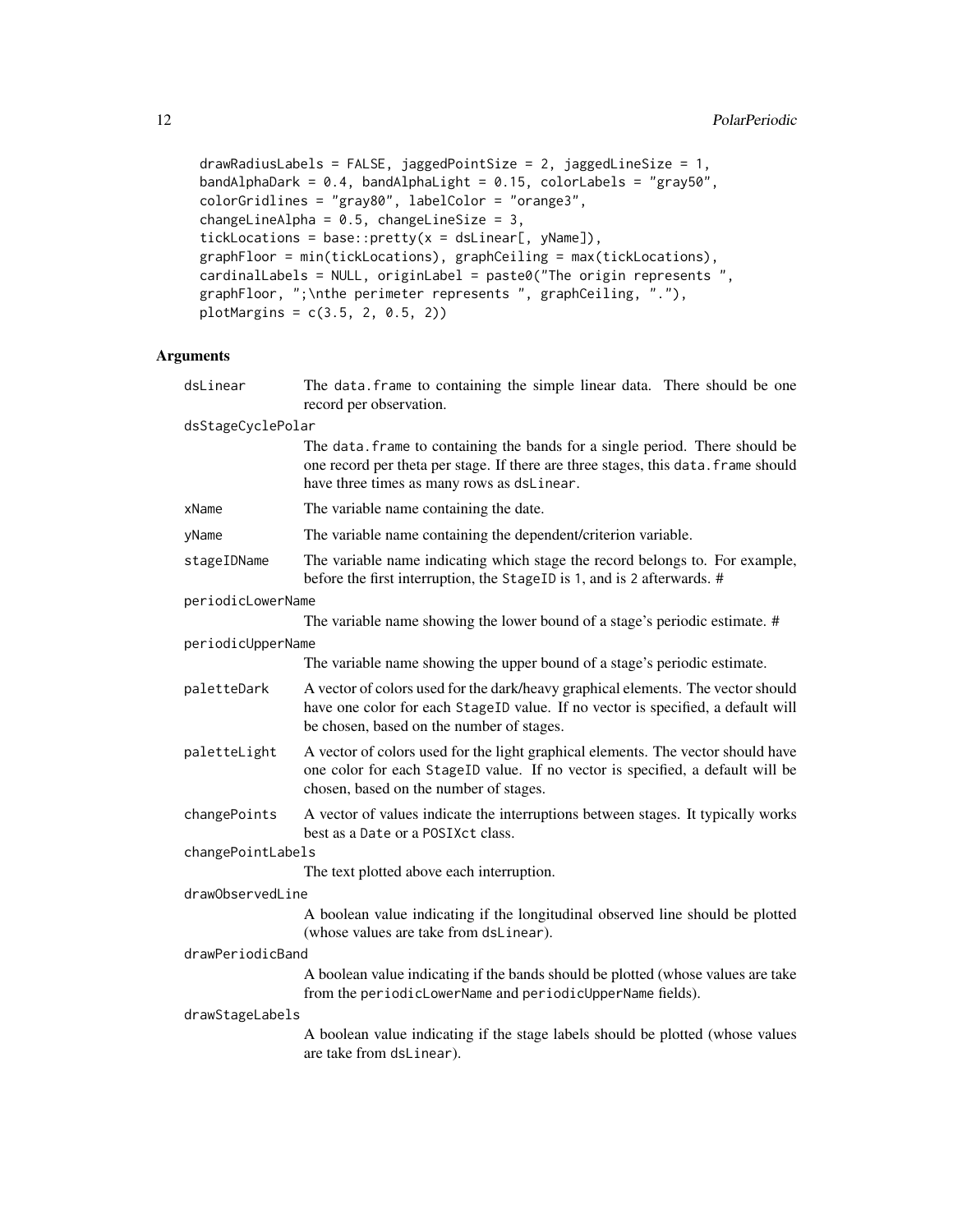# PolarPeriodic 23

| drawRadiusLabels |                                                                                                                           |
|------------------|---------------------------------------------------------------------------------------------------------------------------|
|                  | A boolean value indicating if the gridline/radius labels should be plotted (whose<br>values are take from tickLocations). |
| jaggedPointSize  |                                                                                                                           |
|                  | The size of the observed data points.                                                                                     |
|                  | jaggedLineSize The size of the line connecting the observed data points.                                                  |
| bandAlphaDark    | The amount of transparency of the band appropriate for a stage's $x$ values.                                              |
| bandAlphaLight   | The amount of transparency of the band comparison stages for a given $x$ value.                                           |
| changeLineAlpha  |                                                                                                                           |
|                  | The amount of transparency marking each interruption.                                                                     |
| colorLabels      | The color for cardinalLabels and originLabel.                                                                             |
| colorGridlines   | The color for the gridlines.                                                                                              |
| labelColor       | The color of the text labels imposed on the line.                                                                         |
| changeLineSize   | The width of a line marking an interruption.                                                                              |
| tickLocations    | The desired locations for ticks showing the value of the criterion/dependent vari-<br>able.                               |
| graphFloor       | The value of the criterion/dependent variable at the center of the polar plot.                                            |
| graphCeiling     | The value of the criterion/dependent variable at the outside of the polar plot.                                           |
| cardinalLabels   | The four labels placed where 'North', 'East', 'South', and 'West' typically are.                                          |
| originLabel      | Explains what the criterion variable's value is at the origin. Use NULL if no<br>explanation is desired.                  |
| plotMargins      | A vector of four numeric values, specifying the number of lines in the bottom,<br>left, top and right margins.            |

# Value

Returns a grid graphical object (ie, a [grob](http://stat.ethz.ch/R-manual/R-devel/library/grid/html/grid.grob.html).)

# Examples

```
require(grid)
require(Wats)
dsLinear <- CountyMonthBirthRate2005Version
dsLinear <- dsLinear[dsLinear$CountyName=="oklahoma", ]
dsLinear <- AugmentYearDataWithMonthResolution(dsLinear=dsLinear, dateName="Date")
hSpread <- function( scores ) { return( quantile(x=scores, probs=c(.25, .75)) ) }
portfolio <- AnnotateData(
  dsLinear = dsLinear,
  dvName = "BirthRate",
  centerFunction = median,
  spreadFunction = hSpread
)
rm(dsLinear)
polarized <- PolarizeCartesian(
```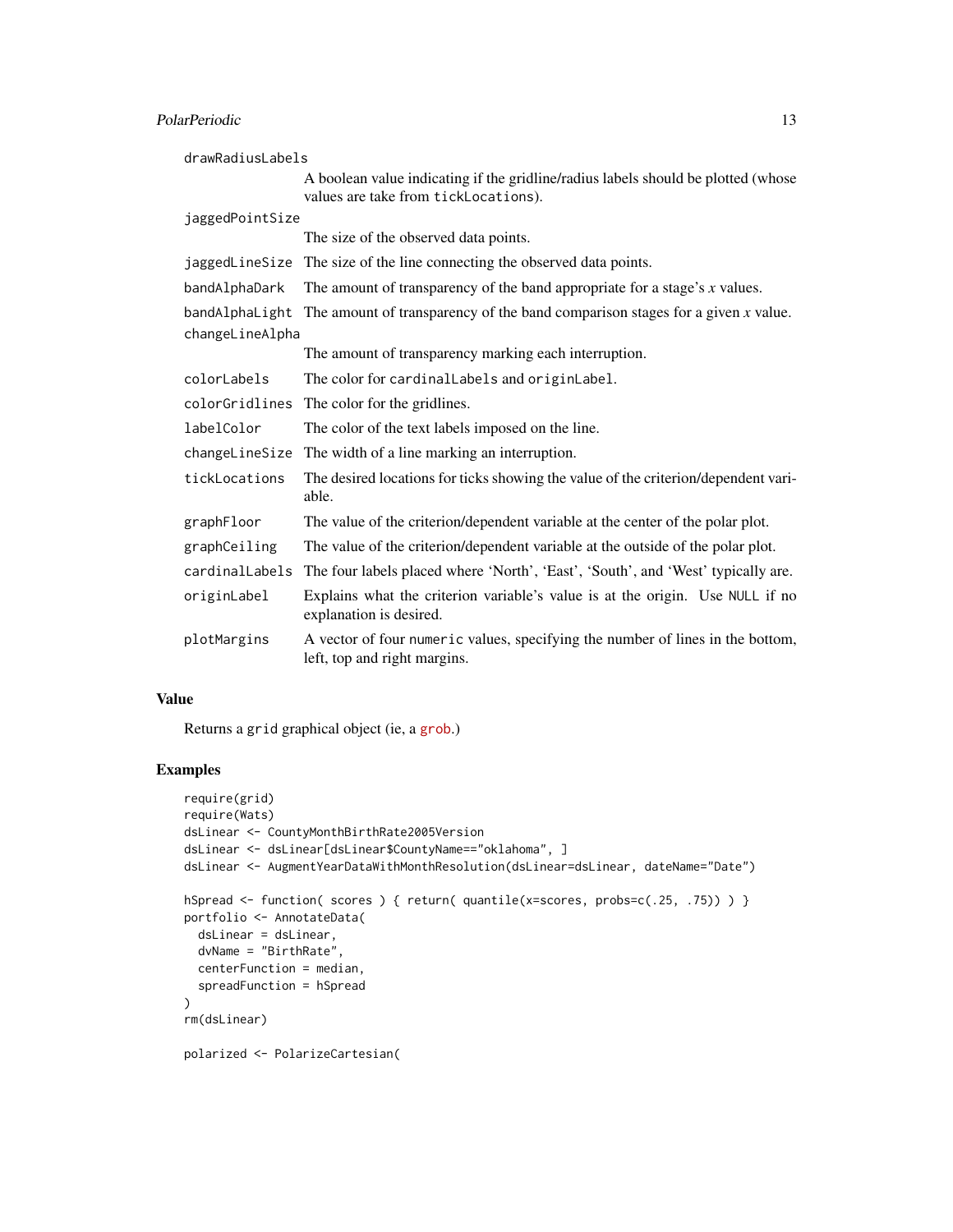```
portfolio$dsLinear,
  portfolio$dsStageCycle,
  yName = "BirthRate",
  stageIDName = "StageID"
)
grid.newpage()
PolarPeriodic(
  dsLinear = polarized$dsObservedPolar,
  dsStageCyclePolar = polarized$dsStageCyclePolar,
  yName = "Radius",
  stageIDName = "StageID",
  cardinalLabels = c("Jan1", "Apr1", "July1", "Oct1")
\lambdagrid.newpage()
PolarPeriodic(
  dsLinear = polarized$dsObservedPolar,
  dsStageCyclePolar = polarized$dsStageCyclePolar,
  yName = "Radius",
  stageIDName = "StageID",
  drawPeriodicBand = FALSE
)
grid.newpage()
PolarPeriodic(
  dsLinear = polarized$dsObservedPolar,
  dsStageCyclePolar = polarized$dsStageCyclePolar,
  yName = "Radius",
  stageIDName = "StageID",
  drawObservedLine = FALSE,
  cardinalLabels = c("Jan1", "Apr1", "July1", "Oct1")
)
```
Wats *Wrap Around Time Series graphics*

#### **Description**

Wrap-around Time Series (WATS) Plots for Interrupted Time Series Designs with Seasonal Patterns

#### Author(s)

[William Howard Beasley](http://scholar.google.com/citations?user=ffsJTC0AAAAJ) –Assistant Professor of Research, [University of Oklahoma Health Sci](http://find.ouhsc.edu/Faculty.aspx?FacultyID=1064)[ences Center,](http://find.ouhsc.edu/Faculty.aspx?FacultyID=1064) [Dept of Pediatrics,](https://www.oumedicine.com/pediatrics) Biomedical and Behavioral Methodology Core [\(BBMC\)](http://ouhsc.edu/bbmc/)

[Joseph Lee Rodgers](http://www.vanderbilt.edu/psychological_sciences/bio/joe-rodgers) –Director, Quantitative Methods, Department of Psychology and Human Development, Peabody College, 230 Appleton Pl #552, Hobbs 202C, Vanderbilt University, Nashville, TN 37203.

Matthew Schuelke, Wright-Patterson Air Force Base.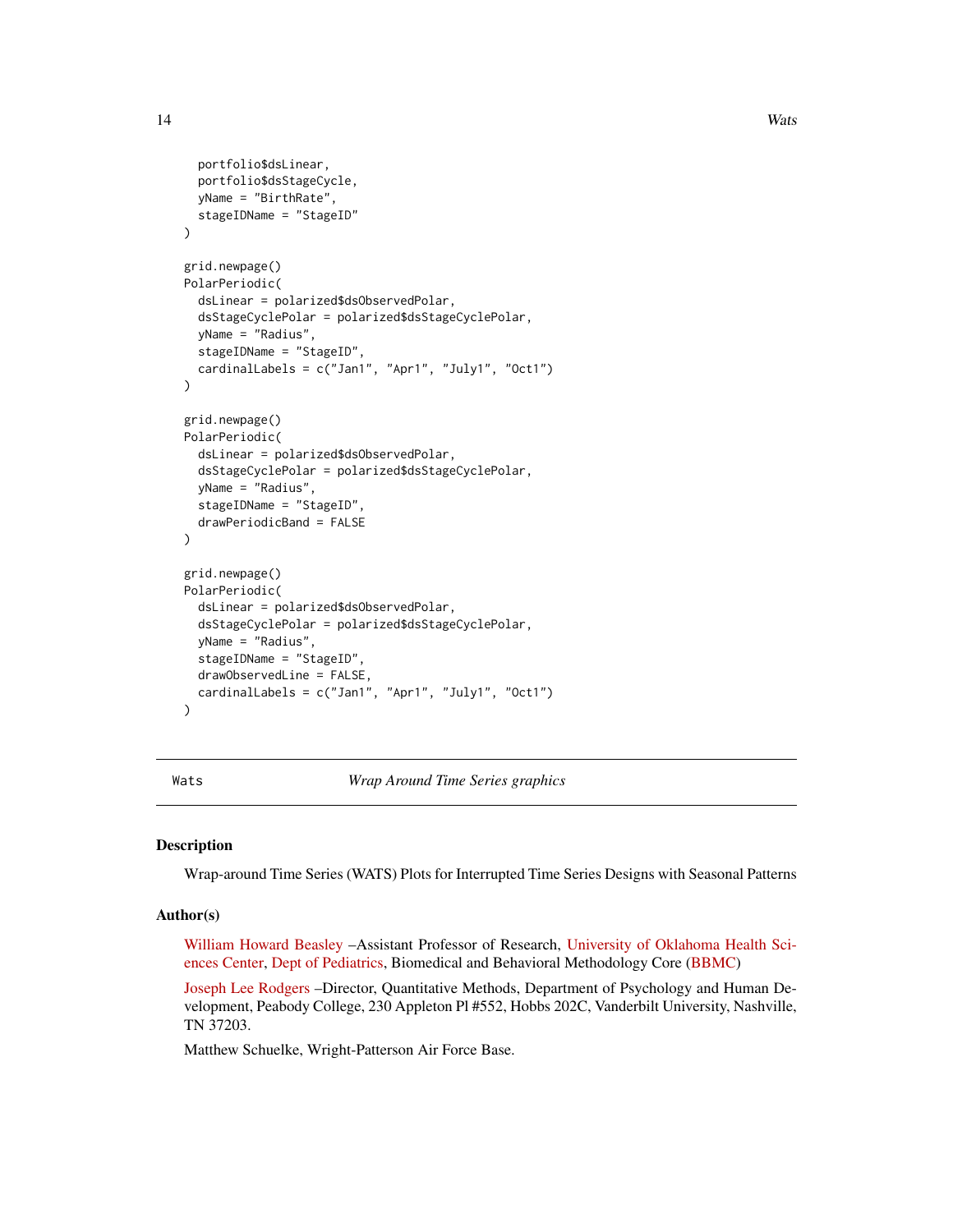#### Wats and the contract of the contract of the contract of the contract of the contract of the contract of the contract of the contract of the contract of the contract of the contract of the contract of the contract of the c

# References

Rodgers, J.L., Beasley, W.H., and Schuelke, M. (in submission). Graphical Data Analysis on the Circle: Wrap-around Time Series Plots for (Interrupted) Time Series Designs. *Multivariate Behavioral Research*.

Rodgers, J. L., St. John, C. A. & Coleman R. (2005). [Did Fertility Go Up after the Oklahoma City](http://www.ncbi.nlm.nih.gov/pubmed/16463916) [Bombing? An Analysis of Births in Metropolitan Counties in Oklahoma, 1990-1999.](http://www.ncbi.nlm.nih.gov/pubmed/16463916) *Demography, 42*, 675-692.